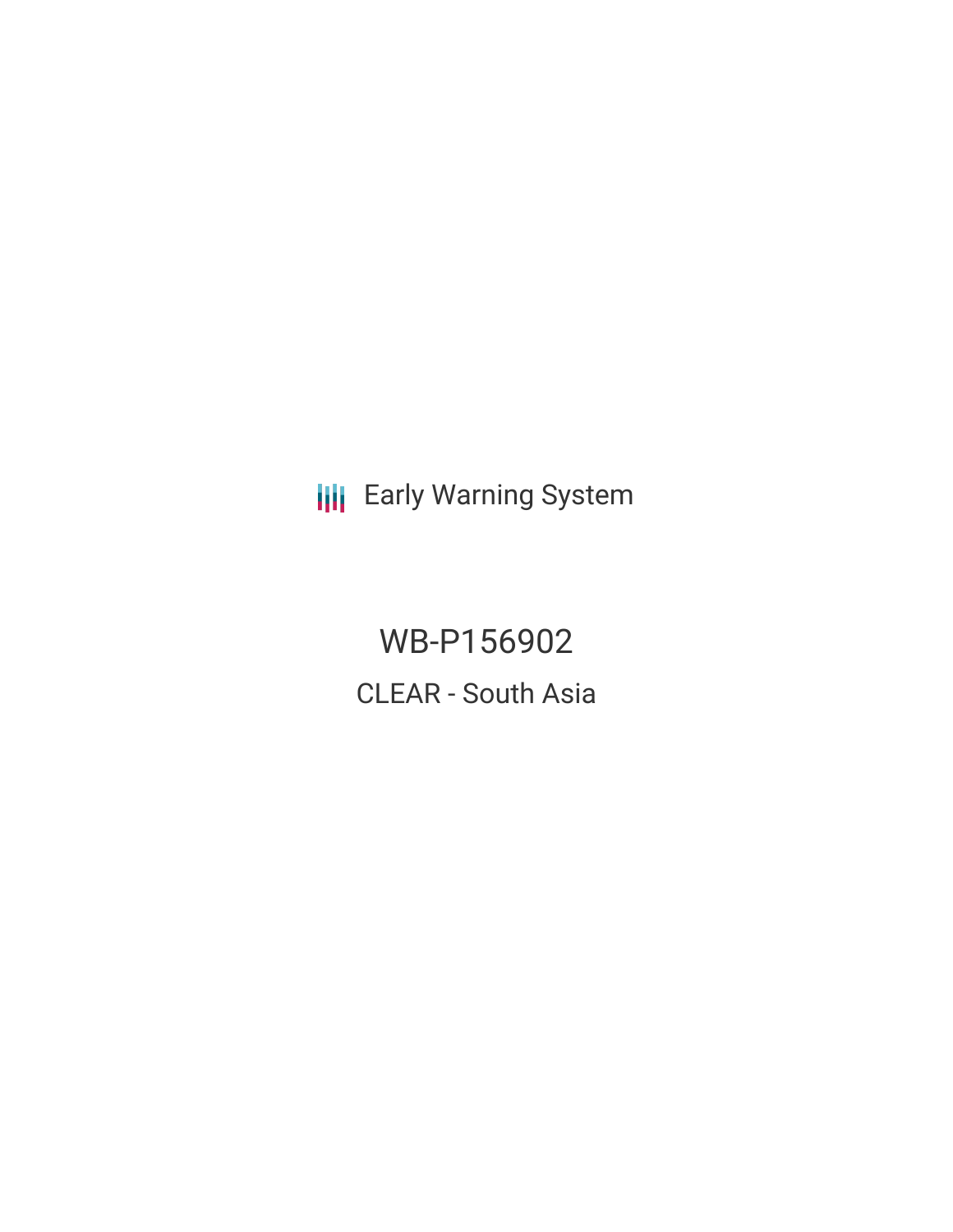# **Quick Facts**

| <b>Financial Institutions</b> | World Bank (WB)                                         |
|-------------------------------|---------------------------------------------------------|
| <b>Status</b>                 | Active                                                  |
| <b>Bank Risk Rating</b>       | С                                                       |
| <b>Voting Date</b>            | 2016-06-30                                              |
| <b>Borrower</b>               | J-PAL at Institute of Financial Management and Research |
| <b>Sectors</b>                | Law and Government, Technical Cooperation               |
| <b>Investment Type(s)</b>     | Grant                                                   |
| <b>Project Cost (USD)</b>     | \$0.95 million                                          |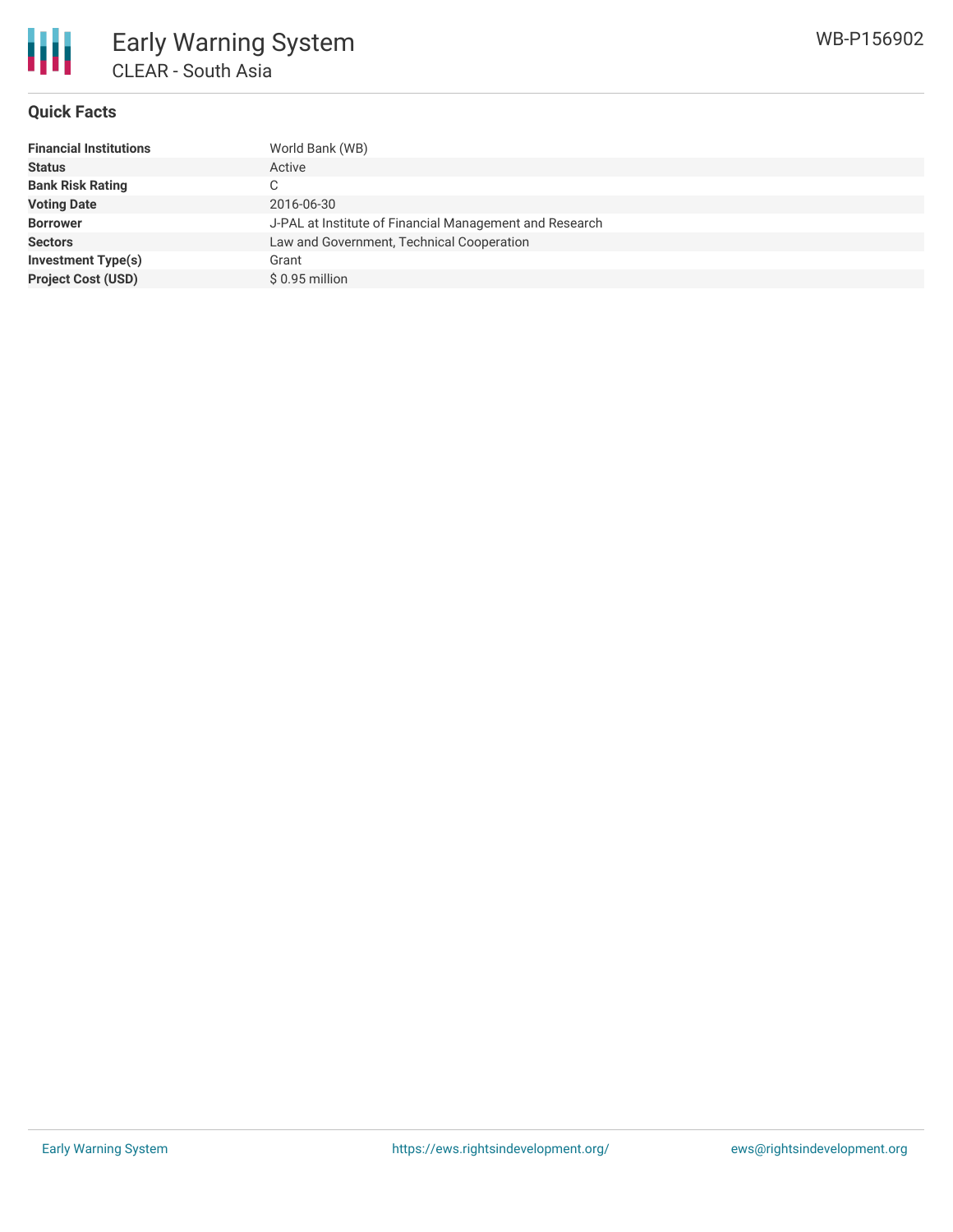

## **Project Description**

This project funds a multilateral partnership established to monitoring and evaluation systems in World Bank client countries. Specifically, the funds from this project will go towards South Asian World Bank client countries to improve their monitoring and evaluation systems.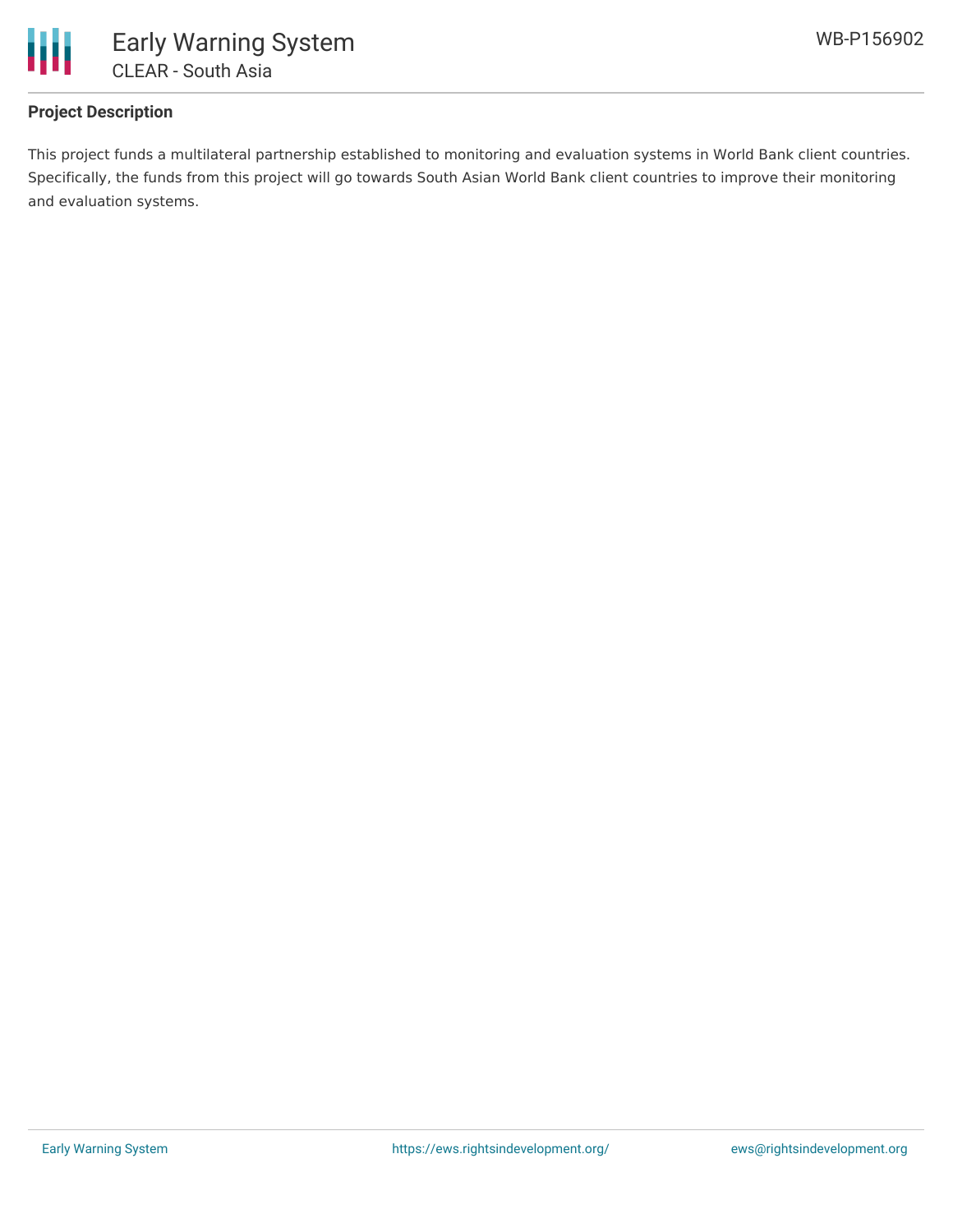

### **Investment Description**

World Bank (WB)

ECD for Regional Centers is providing the grant amount of \$0.95 million.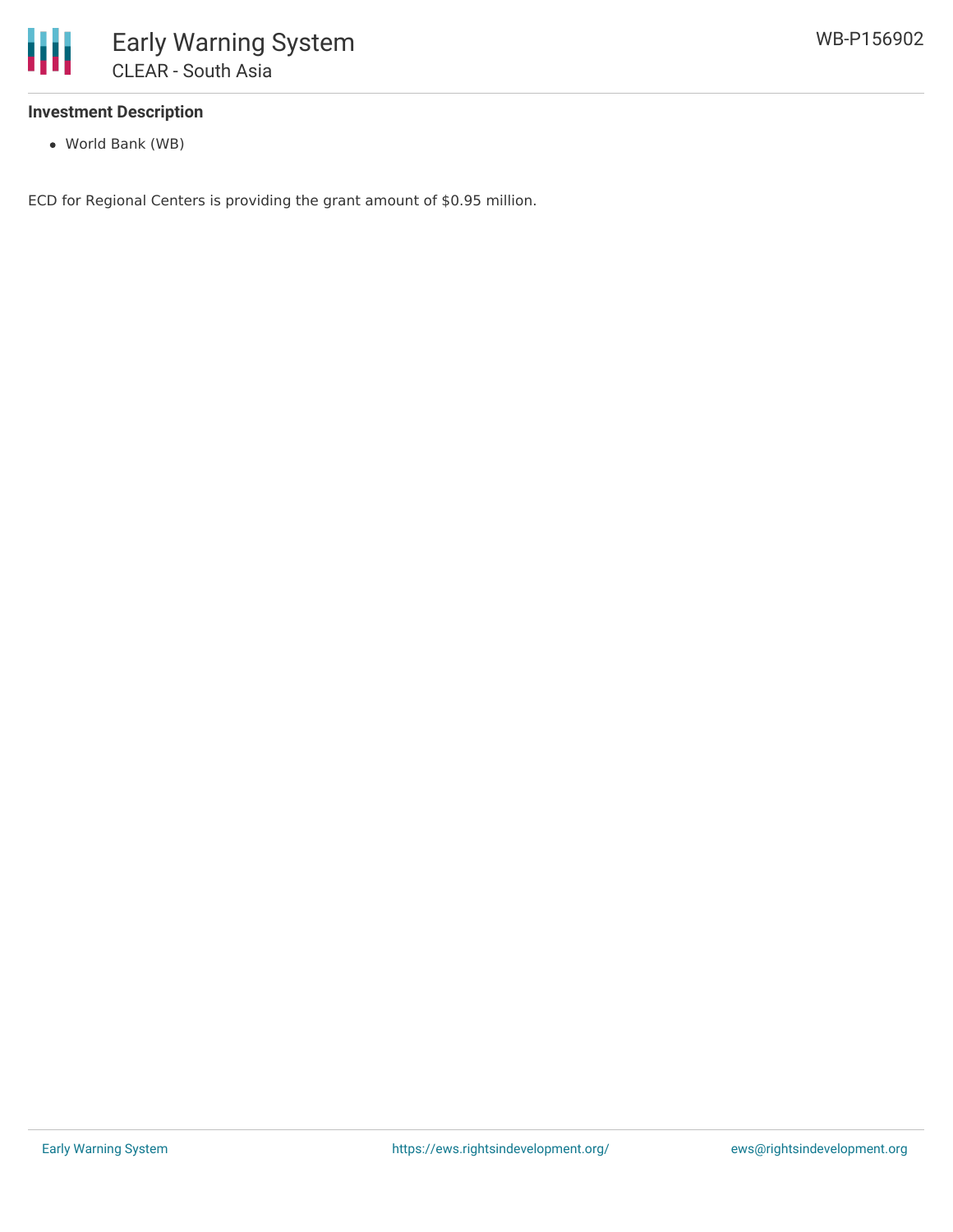### **Contact Information**

World Bank: Contact: Elena Ximena Fernandez Ordonez Title: Evaluation Officer Tel: 458-5597 Email: xfernandezordone@worldbank.org

Borrower/Client/Recipient: Name: J-PAL at Institute of Financial Management and Research Contact: Shobhini Mukherji Title: Executive Director Tel: 918527834910 Email: shobhini.mukherji@ifmr.ac.in

Implementing Agencies: Name: CLEAR Center at IFMR-JPAL Contact: Urmy Shukla Title: Senior Capacity Building Manager Tel: 918527834910 Email: urmy.shukla@ifmr.ac.in

#### ACCOUNTABILITY MECHANISM OF WORLD BANK

The World Bank Inspection Panel is the independent complaint mechanism and fact-finding body for people who believe they are likely to be, or have been, adversely affected by a World Bank-financed project. If you submit a complaint to the Inspection Panel, they may investigate to assess whether the World Bank is following its own policies and procedures for preventing harm to people or the environment. You can contact the Inspection Panel or submit a complaint by emailing ipanel@worldbank.org. You can learn more about the Inspection Panel and how to file a complaint at: http://ewebapps.worldbank.org/apps/ip/Pages/Home.aspx.